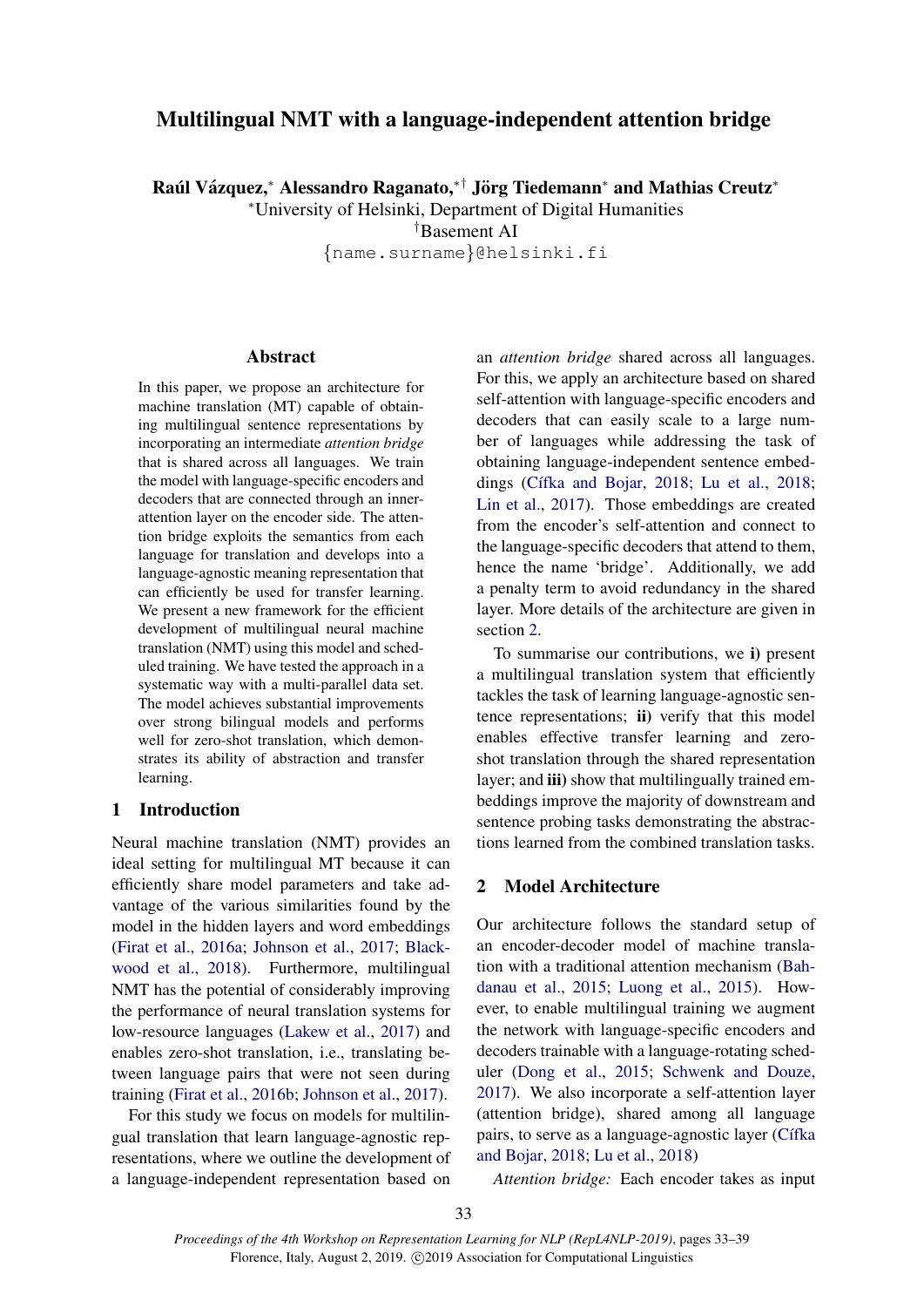a sequence of tokens  $(x_1, \ldots, x_n)$  and produces n  $d_h$ –dimensional hidden states,  $H = (h_1, \ldots, h_n)$ with  $h_i \in \mathbb{R}^{d_h}$ , in our case using a bidirectional long short-term memory (LSTM) [\(Graves](#page-5-9) [and Schmidhuber,](#page-5-9) [2005\)](#page-5-9) [1](#page-1-0) . Next, we encode this variable length sentence-embedding matrix  $H$  into a fixed size  $M \in \mathbb{R}^{d_h \times k}$  capable of focusing on k different components of the sentence [\(Lin et al.,](#page-5-5) [2017;](#page-5-5) [Chen et al.,](#page-4-3) [2018;](#page-4-3) Cífka and Bojar, [2018\)](#page-4-1), using self-attention as follows:

$$
A = softmax (W_2ReLU(W_1H^T)) \quad (1)
$$

$$
M = AH \tag{2}
$$

where  $W_1 \in \mathbb{R}^{d_w \times d_h}$  and  $W_2 \in \mathbb{R}^{k \times d_w}$  are weight matrices, with  $d_w$  a hyper-parameter set arbitrarily, and k is the number of *attention heads* in the attention bridge.

Each decoder follows a common attention mechanism in NMT [\(Luong et al.,](#page-5-6) [2015\)](#page-5-6), with an initial state computed by mean pooling over  $M$ , and using M instead of the hidden states of the encoder for computing the context vector.

*Penalty term:* The attention bridge matrix M from Eq. [\(2\)](#page-1-1) could learn repetitive information for different attention heads. To address this issue, we add a penalty term to the loss function, proven effective in related work [\(Lin et al.,](#page-5-5) [2017;](#page-5-5) [Chen](#page-4-3) [et al.,](#page-4-3) [2018;](#page-4-3) [Tao et al.,](#page-6-0) [2018\)](#page-6-0), which forces each vector to focus on different aspects of the sentence by making the columns of A to be approximately orthogonal in the Frobenius norm:

$$
\mathcal{L} = -\log (p(Y|X)) + ||AA^T - I||_F^2, \quad (3)
$$

where the Frobenius norm of a matrix A can be defined as the sum of the squared singular values of A. By incorporating this term into the loss function we force matrix  $AA<sup>T</sup>$  to be similar to the identity matrix, that is,  $\sum_j a_{ij} a_{ji} \approx 1$ . Additionally, considering the fact that the rows of A sum to 1, with entries in  $[0, 1]$ , it follows that the columns of A will be forced to be approximately orthogonal, and hence penalize redundancy, similar to the double stochastic attention in [Xu et al.](#page-6-1) [\(2015\)](#page-6-1).

### 3 Experimental Setup

We conducted four translation experiments and tested the learned sentence representations via downstream tasks. We used the multi30k dataset [\(Elliott et al.,](#page-5-11) [2016\)](#page-5-11) for training and validation in all available languages: Czech, German, French and English, and tested the trained model with the flickr 2016 test data of the same dataset and ob-tained BLEU scores using the sacreBLEU script<sup>[2](#page-1-2)</sup> [\(Post,](#page-5-12) [2018\)](#page-5-12). We lowercased, normalized and tokenized using the Moses toolkit [\(Koehn et al.,](#page-5-13) [2007\)](#page-5-13), and applied a 10K-operations Byte Pair Encoding (BPE) model per language [\(Sennrich et al.,](#page-5-14) [2016\)](#page-5-14).

<span id="page-1-3"></span><span id="page-1-1"></span>Each encoder consists of 2 stacked BiLSTMs of size  $d_h = 512$ , i.e., the hidden states per direction are of size 256. Each decoder includes 2 stacked unidirectional LSTMs with hidden states of size 512. For the model input and output, the word embeddings have dimension  $d_x = d_y = 512$ . We used an attention bridge layer with 10 attention heads with  $d_w = 1024$ , the dimensions of  $W_1$ and  $W_2$  from Eq. [\(1\)](#page-1-3). We chose  $k = 10$  because the mean length of a preprocessed sentence in the training data is 13.2 tokens in our case. Choosing a much smaller  $k$  would create a bottleneck in the flow of information, and a bigger one would make the model slower and prone to overfitting [\(Raganato et al.,](#page-5-15) [2019\)](#page-5-15).

<span id="page-1-5"></span>We used a Stochastic Gradient Descent (SGD) optimizer with a learning rate of 1.0 and batch size 64, and selected the best model on the development set for each experiment. We implemented our model on top of an OpenNMT-py [\(Klein et al.,](#page-5-16) [2017\)](#page-5-16) fork, which we make available for reproducibility purposes.[3](#page-1-4)

### 4 Results

First, we verify the correct functionality of the architecture in a bilingual setting, which will become our baseline for comparison to the multilingual models - both with and without an attention bridge.

On the *left* side of Table [1,](#page-2-0) we can see that the attention bridge model is almost on par with the standard bilingual model for all language pairs in our data set. A decrease in performance is to be

<span id="page-1-0"></span><sup>&</sup>lt;sup>1</sup>Note that the attention bridge is independent of the underlying encoder and decoder [\(Lu et al.,](#page-5-4) [2018\)](#page-5-4). While we use a biLSTM, it could be replaced with a gated recurrent unit (GRU) [\(Cho et al.,](#page-4-4) [2014\)](#page-4-4), a transformer type network [\(Vaswani et al.,](#page-6-2) [2017\)](#page-6-2) or with a convolutional neural network (CNN) [\(Gehring et al.,](#page-5-10) [2017\)](#page-5-10).

<span id="page-1-2"></span><sup>&</sup>lt;sup>2</sup>with signature BLEU+case.lc+numrefs.1+smooth.exp+ tok.13a+version.1.2.11

<span id="page-1-4"></span><sup>3</sup>[https://github.com/Helsinki-NLP/](https://github.com/Helsinki-NLP/OpenNMT-py/tree/att-brg) [OpenNMT-py/tree/att-brg](https://github.com/Helsinki-NLP/OpenNMT-py/tree/att-brg).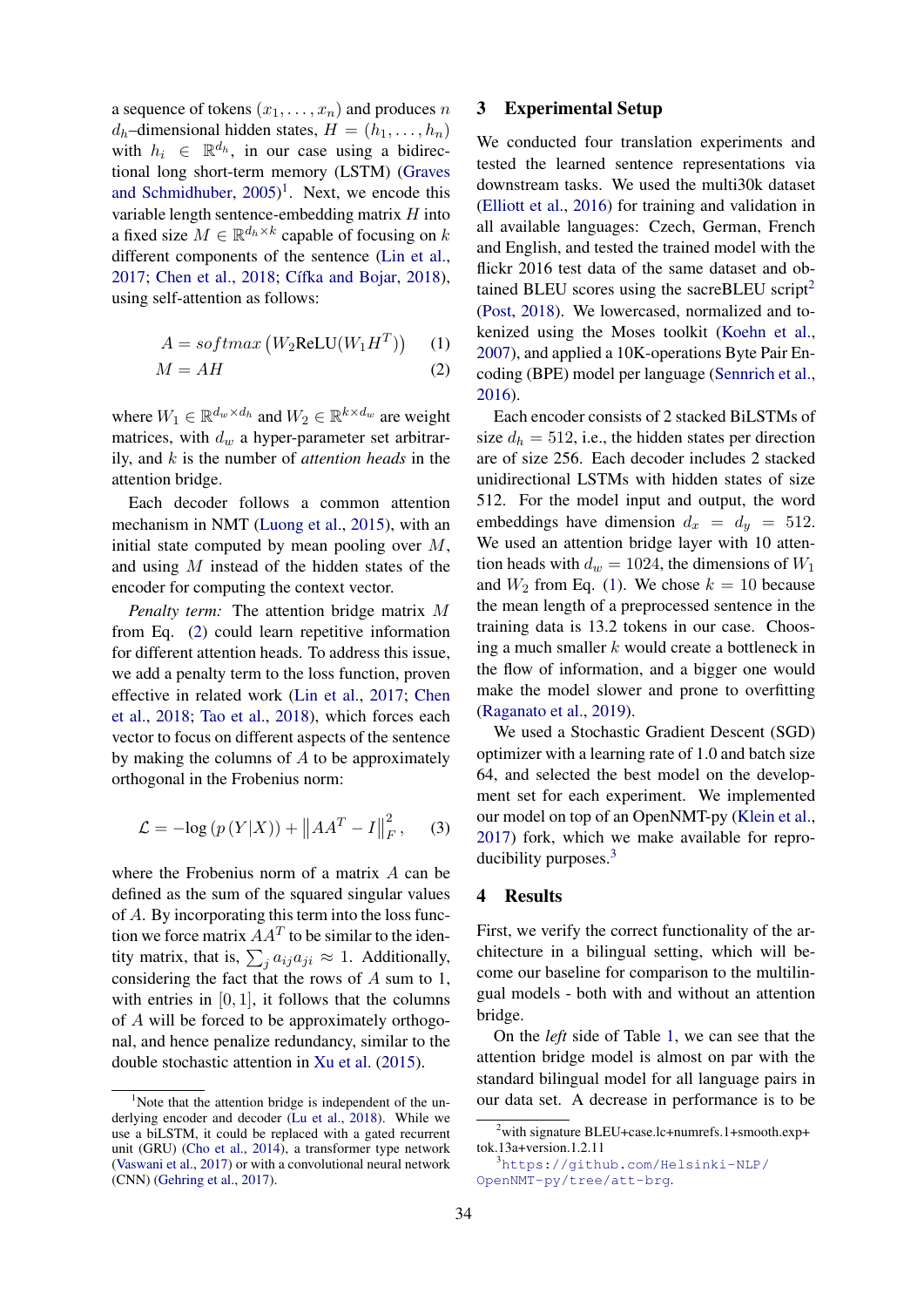<span id="page-2-0"></span>

| <b>BILINGUAL</b>       |                          |                          | $\{DE, FR, CS\} \leftrightarrow EN$ |                                                |                          | $M-2-M$                  |                       |                          |                          |                          |                          |                          |
|------------------------|--------------------------|--------------------------|-------------------------------------|------------------------------------------------|--------------------------|--------------------------|-----------------------|--------------------------|--------------------------|--------------------------|--------------------------|--------------------------|
| src/tgt                | EN                       | DE                       | <b>CS</b>                           | FR                                             | EN                       | DE                       | <b>CS</b>             | FR                       | EN                       | DE                       | <b>CS</b>                | FR                       |
| EN                     |                          | 36.78                    | 28.00                               | 55.96                                          | $\overline{\phantom{a}}$ | 37.85                    | 29.51                 | 57.87                    | $\overline{\phantom{0}}$ | 37.70                    | 29.67                    | 55.78                    |
| DE                     | 39.00                    | $\overline{\phantom{a}}$ | 23.44                               | 38.22                                          | 39.39                    | $\overline{\phantom{a}}$ | 0.35                  | 0.83                     | 40.68                    | $\overline{\phantom{a}}$ | 26.78                    | 41.07                    |
| <b>CS</b>              | 35.89                    | 28.98                    | $\overline{\phantom{a}}$            | 36.44                                          | 37.20                    | 0.65                     | $\sim$                | 1.02                     | 38.42                    | 31.07                    | $\overline{\phantom{a}}$ | 40.27                    |
| FR                     | 49.54                    | 32.92                    | 25.98                               | $\overline{\phantom{a}}$                       | 48.49                    | 0.60                     | 0.30                  | $\overline{\phantom{a}}$ | 49.92                    | 34.63                    | 26.92                    | $\blacksquare$           |
| BILINGUAL + ATT BRIDGE |                          |                          |                                     | $\{DE, FR, CS\} \leftrightarrow EN + MONOLING$ |                          |                          | $M-2-M + MONOLINGUAL$ |                          |                          |                          |                          |                          |
|                        | EN                       | DE                       | <b>CS</b>                           | FR                                             | EN                       | DE                       | <b>CS</b>             | FR                       | EN                       | DE                       | <b>CS</b>                | FR                       |
| EN                     | $\overline{\phantom{a}}$ | 35.85                    | 27.10                               | 53.03                                          |                          | 38.92                    | 30.27                 | 57.87                    | $\overline{\phantom{a}}$ | 38.48                    | 30.47                    | 57.35                    |
| DE                     | 38.19                    | $\overline{\phantom{a}}$ | 23.97                               | 37.40                                          | 40.17                    | $\overline{\phantom{a}}$ | 19.50                 | 26.46                    | 41.82                    | $\overline{\phantom{a}}$ | 26.90                    | 41.49                    |
| CS                     | 36.41                    | 27.28                    | $\overline{\phantom{a}}$            | 36.41                                          | 37.30                    | 22.13                    | $\bar{a}$             | 22.80                    | 39.58                    | 31.51                    | $\overline{\phantom{a}}$ | 40.87                    |
| FR.                    | 48.93                    | 31.70                    | 25.96                               | $\overline{\phantom{a}}$                       | 50.41                    | 25.96                    | 20.09                 | $\overline{\phantom{a}}$ | 50.94                    | 35.25                    | 28.80                    | $\overline{\phantom{a}}$ |

Table 1: BLEU scores obtained in the experiments. *Left:* Bilingual models, our baselines. *Center:* Models trained on {De,Fr,Cs}↔En, with zero-shot translations in italics. *Right:* Many-to-many model. Both zero-shot and M-2-M translations improve significantly when including monolingual data. (Best results in green cells.)

expected since we pass the information through a fixed size representation made out of 10 selfattention heads without including multilingual information. However, the drop is less than one BLEU point except for English to French, which seems to be an exceptional outlier.

With this result we can justify the validity of the architecture assuring that the additional bottleneck does not create significant deterioration and we can move on with the multilingual models.

### 4.1 Many-To-One and One-To-Many Models

The power of the attention bridge comes from its ability to share information across various language pairs. We now assess the effects of multilingual information on the translation of individual language pairs, by training many-to-one and oneto-many models. This setup allows us to test the abstraction potential of the attention bridge and its effectiveness to encode multilingual information in zero-shot translation.

First we trained a  ${De,Fr,Cs} \leftrightarrow En$  model (Table [1](#page-2-0) *(center-top)*), which resulted in substantial improvements for the language pairs seen during training, exceeding both bilingual baselines. However, this model is entirely incapable of performing zero-shot translations. We believe that the inability of the model to generalize to unseen language-pairs arises from the fact that every non-English encoder (or decoder) only learned to process information that was to be decoded into English (or encoded from English input), a finding consistent with [Lu et al.](#page-5-4) [\(2018\)](#page-5-4). To address this problem, we incorporate monolingual data during training, that is, for each available language  $A$ , we included pairs of identical copies of each sentence in A in the training data. All examples come from

the same parallel corpus as before and no additional data is used.

As a consequence, we see a remarkable increase in the BLEU scores, including a substantial boost for the language pairs not seen during training (Table [1](#page-2-0) *(center-bottom)*). It seems that the monolingual data informs the model that English is not the unique source/target language. Additionally, there is a positive effect on the seen language pairs (up to almost 2 BLEU points for French to English), the cause of which is not immediately evident. It is possible that the shared layer acquires additional information that can be included in the abstraction process yet not available to the other models.

#### 4.2 Many-to-Many Models

We also tested the architecture in a many-to-many setting with all language pairs included, and summarize our results in Table [1](#page-2-0) *(right)*. As in the previous case, we compare settings with and without monolingual training data.

The inclusion of language pairs results in an improved performance when compared to the bilingual baselines, as well as the Many $\leftrightarrow$ En cases, except for the En→Fr and En→De tasks. Moreover, the addition of monolingual data leads to even higher scores, producing the overall best model. The improvements in BLEU range from 1.40 to a remarkable 4.43 when compared to the standard bilingual model.

The zero-shot translation capabilities also deserve a closer look. Figure [1](#page-3-0) summarizes a systematic evaluation in which we trained six different models where we include all but one of the available language pairs in training. The cyan bars illustrate the performance of the model on the unseen language pairs compared to our best multi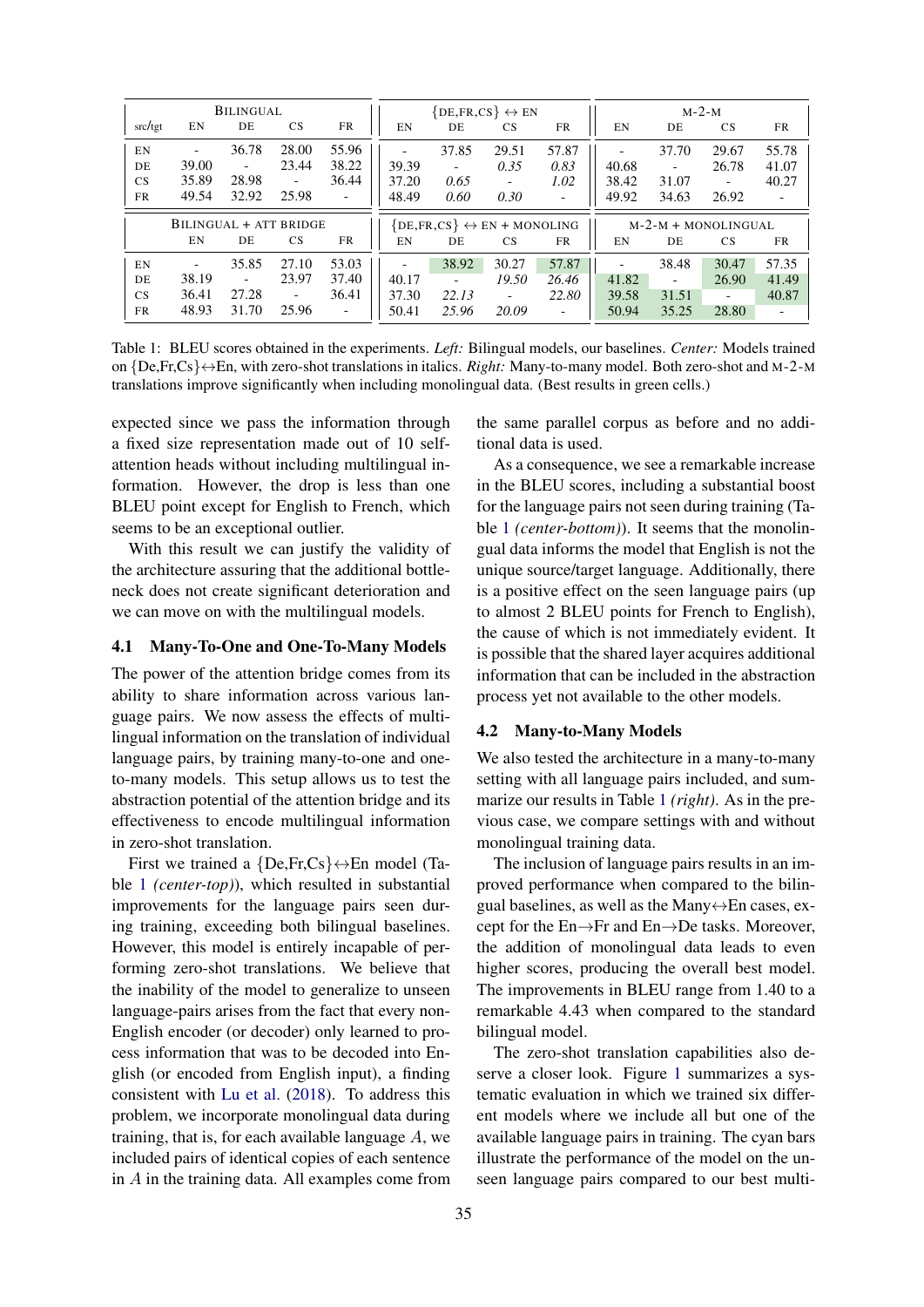lingual model (in red) and the bilingual, fully supervised model (in dark blue). Note, that those zero-shot models are generally better than the ones from the previously discussed  $\{De, Fr, Cs, En\} \leftrightarrow En$ model in Table [1.](#page-2-0) In most cases, they come very close to the supervised model and even fare well against the multilingual ones.

<span id="page-3-0"></span>

Figure 1: For every language pair, we compare the BLEU scores between our best model (M-2-M with monolingual data), the zero-shot of the model trained without that specific language pair and the bilingual model of that language pair.

# 5 Downstream Tasks

We apply the sentence representations learned by our model to downstream tasks collected in the SentEval toolkit [\(Conneau and Kiela,](#page-5-17) [2018\)](#page-5-17) to evaluate the quality of our language-agnostic sentence embeddings. We run each experiment with five different seeds, and present the average of these scores in Table [2,](#page-3-1) where we compare our bilingual models against a baseline consisting of the best score achieved by the bilingual models with attention bridge. Since our models were trained on limited data and are not directly comparable to models trained on large-scale data sets, for comparison purposes we present results obtained with GloVe-BoW vectors [\(Pennington et al.,](#page-5-18) [2014\)](#page-5-18) trained with the same BPE-encoded data as the models.

The sentence embeddings produced by the multilingual models show consistent improvements, for the classification tasks of the SentEval collection, with only two exceptions. Moreover, our many-to-many model obtains better results in the

SICK Relatedness (SICKR) and STS-Benchmark (STS-B); that is, the trainable semantic similarity tasks. [2](#page-3-2)

For the SentEval probing tasks [\(Conneau et al.,](#page-5-19) [2018\)](#page-5-19) we use the default recommended settings, i.e., a multilayer perceptron classifier with sigmoid nonlinearity, 200 hidden units, and 0.1 dropout rate. Again, we can observe improvements in the majority of cases when adding multiple languages to the training procedure. Remarkably, we observe a significant increment on the accuracy for the specific tasks of Length (superficial property), Top Constituents (syntactic property) and Object Number (semantic information) when training the encoders with multilingual data. Multilingual models outperform the bilingual models in all but one test.

<span id="page-3-1"></span>

| DOWNSTREAM TASKS |                 |                        |         |           |  |  |  |
|------------------|-----------------|------------------------|---------|-----------|--|--|--|
| <b>TASK</b>      | <b>BASELINE</b> | $M \leftrightarrow EN$ | $M-2-M$ | GloVe-BoW |  |  |  |
| CR               | 68.52           | 68.32                  | 69.01   | 63.97     |  |  |  |
| MR               | 60.08           | 60.40                  | 61.80   | 52.32     |  |  |  |
| <b>MPQA</b>      | 73.51           | 72.98                  | 73.28   | 68.76     |  |  |  |
| <b>SUBJ</b>      | 77.25           | 78.64                  | 80.88   | 58.75     |  |  |  |
| SST <sub>2</sub> | 61.92           | 62.02                  | 62.24   | 54.68     |  |  |  |
| SST <sub>5</sub> | 31.15           | 32.10                  | 31.83   | 28.20     |  |  |  |
| <b>TREC</b>      | 67.75           | 69.84                  | 66.40   | 21.16     |  |  |  |
| <b>MRPC</b>      | 70.96           | 68.83                  | 70.43   | 64.87     |  |  |  |
| <b>SNLI</b>      | 61.75           | 64.52                  | 65.12   | 35.05     |  |  |  |
| <b>SICKE</b>     | 74.85           | 75.46                  | 76.92   | 56.62     |  |  |  |
| <b>SICKR</b>     | 0.652           | 0.659                  | 0.677   | 0.174     |  |  |  |
| $STS-B$          | 0.616           | 0.618                  | 0.630   | 0.163     |  |  |  |
| PROBING TASKS    |                 |                        |         |           |  |  |  |
| Length           | 80.76           | 84.76                  | 85.41   | 30.90     |  |  |  |
| WС               | 10.02           | 9.56                   | 9.13    | 0.22      |  |  |  |
| Depth            | 32.14           | 33.05                  | 31.60   | 20.66     |  |  |  |
| TopConst         | 40.12           | 44.04                  | 39.76   | 11.48     |  |  |  |
| <b>B</b> Shift   | 57.41           | 58.35                  | 59.76   | 50.08     |  |  |  |
| Tense            | 67.61           | 69.36                  | 68.27   | 54.72     |  |  |  |
| SubjNum          | 68.55           | 69.67                  | 69.89   | 54.32     |  |  |  |
| ObjNum           | 70.01           | 72.19                  | 73.29   | 60.58     |  |  |  |
| <b>SOMO</b>      | 49.90           | 49.46                  | 50.12   | 50.03     |  |  |  |
| CoordInv         | 61.38           | 60.57                  | 62.21   | 49.88     |  |  |  |

Table 2: Scores obtained in the SentEval tasks. The BASELINE column reports the best score among the bilingual models + att bridge. Green cells indicate the highest score. All tasks show the accuracy of the model except for SICKR and STS-B tasks, which include Pearson mean values.

<span id="page-3-2"></span><sup>&</sup>lt;sup>2</sup>However, the non-trainable semantic similarity tasks exhibited decreasing scores for multilingual models (not shown here due to space limitations). This can be explained by the fact that the additional information encoded in our multilingual embeddings cannot effectively be separated from the information that is necessary for monolingual similarity measures, without further training.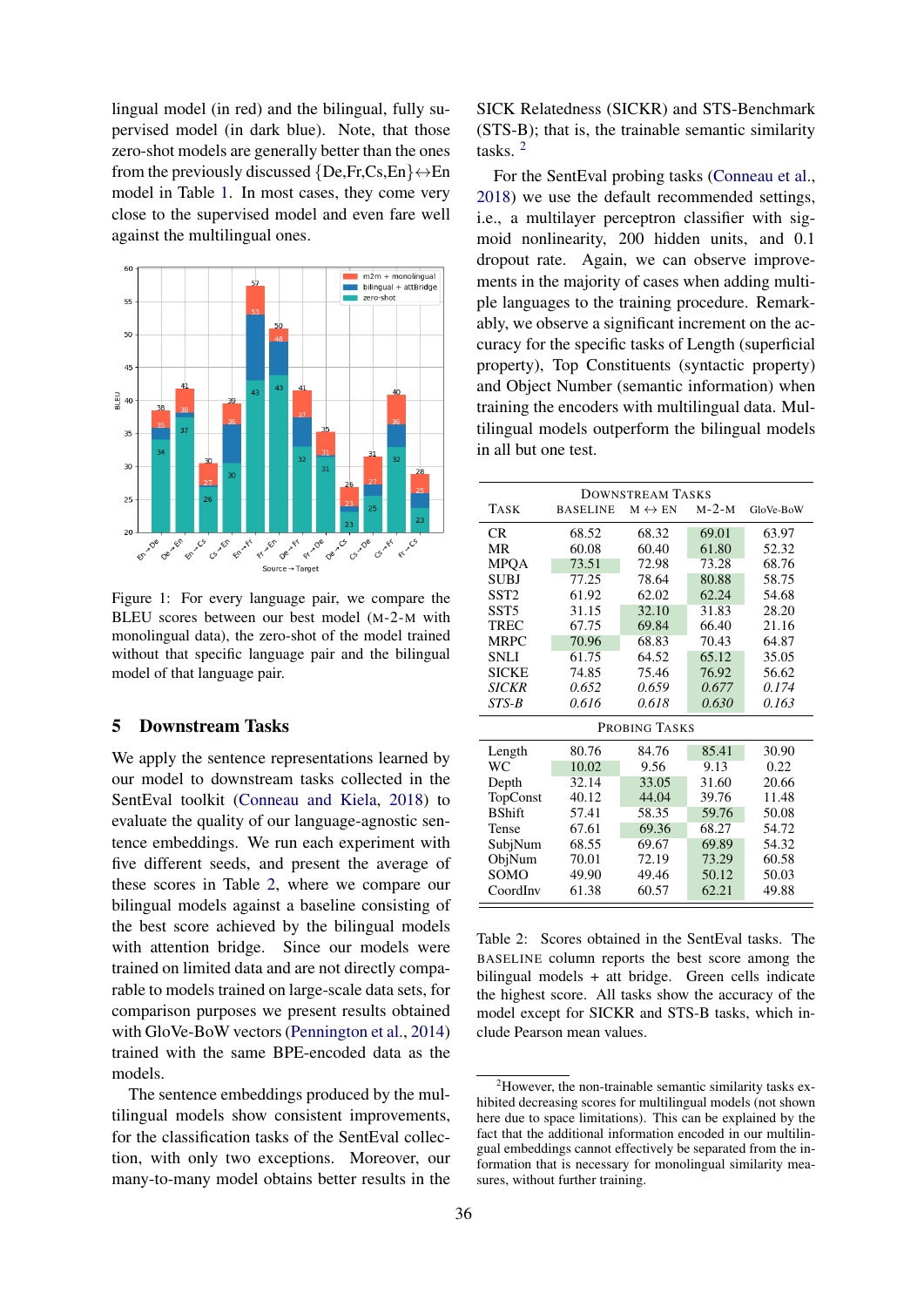### 6 Effect of the Penalty Term

In order to study the effect of the penalty term, we train additional bilingual models, without using the penalty term (Eq. [3\)](#page-1-5) in the training. We then compare BLEU scores, where the penalty term is present and absent, as shown in Table [3.](#page-4-5) Overall, both types of models show performance in the same ballpark yielding similar results. As discussed in [Lin et al.](#page-5-5) [\(2017\)](#page-5-5), the quantitative effect of the penalty term might not be obvious for some tasks, while keeping the positive effect of encouraging the attentive matrix to be focused on different aspects of the sentence.

<span id="page-4-5"></span>

|                        | WITH PENALTY TERM    |       |       |       |  |  |  |
|------------------------|----------------------|-------|-------|-------|--|--|--|
|                        | EΝ                   | DE    | CS    | FR    |  |  |  |
| EN                     |                      | 35.85 | 27.10 | 53.03 |  |  |  |
| DE.                    | 38.19                |       | 23.97 | 37.40 |  |  |  |
| CS                     | 36.41                | 27.28 |       | 36.41 |  |  |  |
| FR                     | 48.93                | 31.70 | 25.96 |       |  |  |  |
|                        | WITHOUT PENALTY TERM |       |       |       |  |  |  |
|                        | EΝ                   | DE    | CS    | FR    |  |  |  |
| EN                     |                      | 34.67 | 27.22 | 54.39 |  |  |  |
| DE.                    | 38.70                |       | 23.44 | 38.2  |  |  |  |
| $\overline{\text{CS}}$ | 35.76                | 28.50 |       | 36.4  |  |  |  |
| FR                     | 48.76                | 31.60 | 25.55 |       |  |  |  |

Table 3: BLEU scores obtained with the BILINGUAL + ATT BRIDGE models in the experiments with and without penalty term.

While the effect of the penalty term might not be very significant in this case, we note that adding the penalty term does not hurt the performance while helping the model not to learn potential redundant information.

# 7 Conclusion

We propose a multilingual NMT architecture with three modifications to the common attentive encoder-decoder architecture: languagespecific encoders and decoders, a shared languageindependent attention bridge and a penalty term that forces this layer to attend different parts of the input sentence. This constitutes a multilingual translation system that efficiently incorporates transfer learning and can also tackle the task of learning multilingual sentence representations. The results suggest that the attention bridge layer can efficiently share parameters in a multilingual setting, increasing up to 4.4 BLEU points compared to the baselines. Additionally, we make use of the sentence representations produced by the

shared attention bridge of the trained models for downstream-testing, which helped us to verify the generalization capabilities of the model. The results suggest that sentence embeddings improve with additional languages involved in training the underlying machine translation model.

# Acknowledgments

erc

This work is part of the FoTran project, funded by the European Research Council (ERC) under the European Union's Horizon 2020 research and innovation programme (grant agreement No 771113).

The authors gratefully acknowledge the support of the Academy of Finland through project 314062 from the ICT 2023 call on Computation, Machine Learning and Artificial Intelligence. We thank the participants that contributed to the project we lead during the 13th MT Marathon in Prague. We are particularly grateful with Chris Hokamp, whose help was crucial during that time. Finally, We would also like to acknowledge NVIDIA and their GPU grant.

# **References**

- <span id="page-4-2"></span>Dzimitry Bahdanau, Kyunghyun Cho, and Yoshua Bengio. 2015. Neural machine translation by jointly learning to align and translate. *ICLR 2015*.
- <span id="page-4-0"></span>Graeme Blackwood, Miguel Ballesteros, and Todd Ward. 2018. Multilingual Neural Machine Translation with Task-Specific Attention. *Proceedings of the 27th Conference on Computational Linguistics*, pages 3112–3122.
- <span id="page-4-3"></span>Qian Chen, Zhen-Hua Ling, and Xiaodan Zhu. 2018. Enhancing sentence embedding with generalized pooling. In *Proceedings of the 27th International Conference on Computational Linguistics*, pages 1815–1826.
- <span id="page-4-4"></span>Kyunghyun Cho, Bart van Merrienboer, Caglar Gulcehre, Dzmitry Bahdanau, Fethi Bougares, Holger Schwenk, and Yoshua Bengio. 2014. Learning phrase representations using rnn encoder–decoder for statistical machine translation. In *Proceedings of the 2014 Conference on Empirical Methods in Natural Language Processing (EMNLP)*, pages 1724– 1734.
- <span id="page-4-1"></span>Ondřej Cífka and Ondřej Bojar. 2018. Are bleu and meaning representation in opposition? In *Proceedings of the 56th Annual Meeting of the Association for Computational Linguistics (Volume 1: Long Papers)*, pages 1362–1371.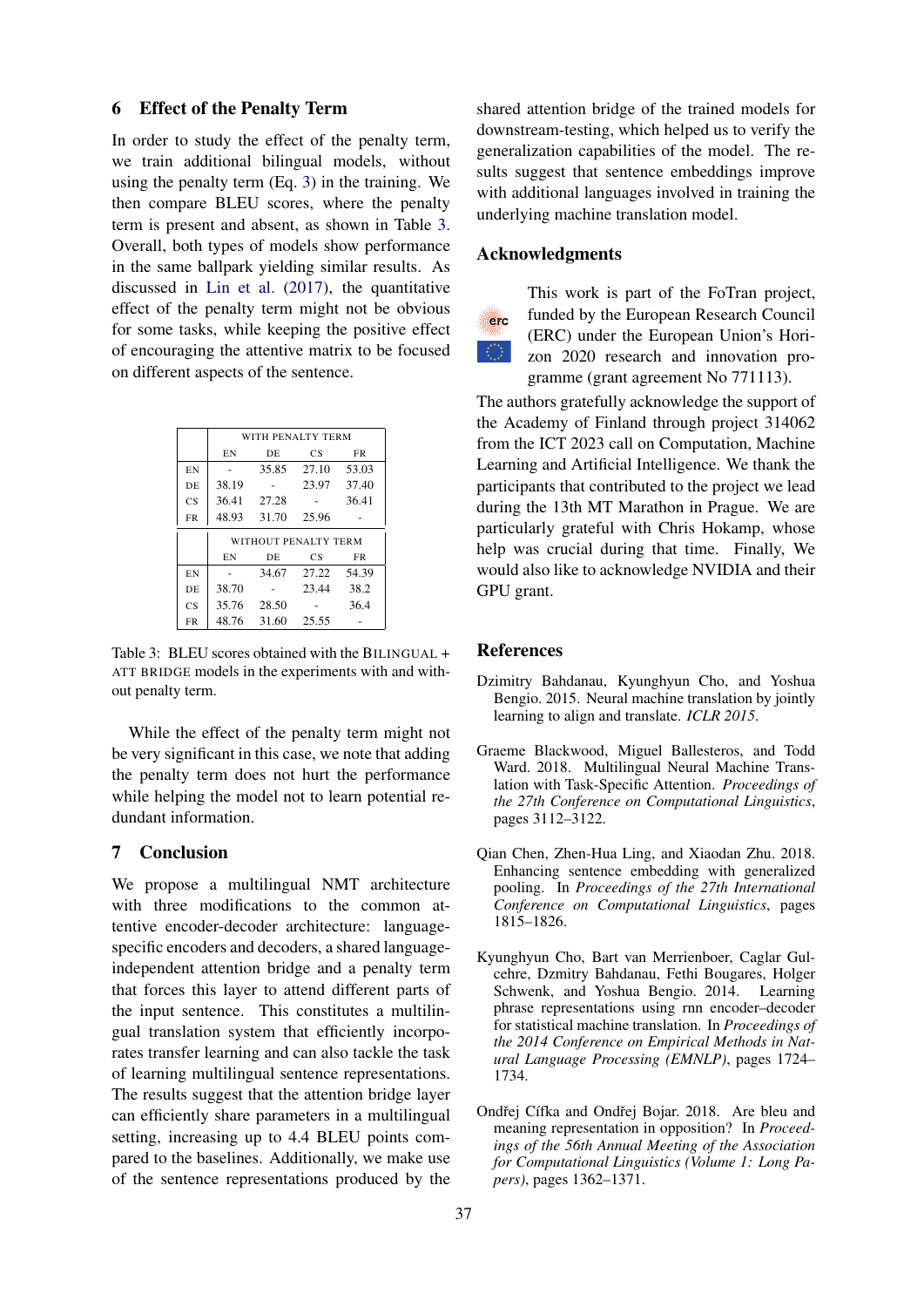- <span id="page-5-17"></span>Alexis Conneau and Douwe Kiela. 2018. Senteval: An evaluation toolkit for universal sentence representations. In *Proceedings of the Eleventh International Conference on Language Resources and Evaluation (LREC-2018)*.
- <span id="page-5-19"></span>Alexis Conneau, Germán Kruszewski, Guillaume Lample, Loïc Barrault, and Marco Baroni. 2018. What you can cram into a single vector: Probing sentence embeddings for linguistic properties. In *Proceedings of the 56th Annual Meeting of the Association for Computational Linguistics (Volume 1: Long Papers)*, pages 2126–2136.
- <span id="page-5-7"></span>Daxiang Dong, Hua Wu, Wei He, Dianhai Yu, and Haifeng Wang. 2015. Multi-Task Learning for Multiple Language Translation. In *Proceedings of the 53rd Annual Meeting of the Association for Computational Linguistics and the 7th International Joint Conference on Natural Language Processing (Volume 1: Long Papers)*, pages 1723–1732, Beijing, China. Association for Computational Linguistics.
- <span id="page-5-11"></span>D. Elliott, S. Frank, K. Sima'an, and L. Specia. 2016. Multi30k: Multilingual english-german image descriptions. In *Proceedings of the 5th Workshop on Vision and Language*, pages 70–74.
- <span id="page-5-0"></span>Orhan Firat, Kyunghyun Cho, and Yoshua Bengio. 2016a. Multi-Way, Multilingual Neural Machine Translation with a Shared Attention Mechanism. In *Proceedings of the 2016 Conference of the North American Chapter of the Association for Computational Linguistics: Human Language Technologies*, pages 866–875, San Diego, California. Association for Computational Linguistics.
- <span id="page-5-3"></span>Orhan Firat, Baskaran Sankaran, Yaser Al-Onaizan, Fatos T. Yarman Vural, and Kyunghyun Cho. 2016b. Zero-Resource Translation with Multi-Lingual Neural Machine Translation. In *Proceedings of the 2016 Conference on Empirical Methods in Natural Language Processing*, pages 268–277, Austin, Texas. Association for Computational Linguistics.
- <span id="page-5-10"></span>Jonas Gehring, Michael Auli, David Grangier, Denis Yarats, and Yann N Dauphin. 2017. Convolutional Sequence to Sequence Learning. In *Proc. of ICML*.
- <span id="page-5-9"></span>Alex Graves and Jürgen Schmidhuber. 2005. Framewise phoneme classification with bidirectional lstm and other neural network architectures. *Neural Networks*, 18(5-6):602–610.
- <span id="page-5-1"></span>Melvin Johnson, Mike Schuster, Quoc V Le, Maxim Krikun, Yonghui Wu, Zhifeng Chen, Nikhil Thorat, Fernanda Viegas, Martin Wattenberg, Greg Corrado, ´ et al. 2017. Googles multilingual neural machine translation system: Enabling zero-shot translation. *Transactions of the Association for Computational Linguistics*, 5:339–351.
- <span id="page-5-16"></span>Guillaume Klein, Yoon Kim, Yuntian Deng, Jean Senellart, and Alexander Rush. 2017. Opennmt: Open-source toolkit for neural machine translation.

*Proceedings of ACL 2017, System Demonstrations*, pages 67–72.

- <span id="page-5-13"></span>Philipp Koehn, Hieu Hoang, Alexandra Birch, Chris Callison-Burch, Marcello Federico, Nicola Bertoldi, Brooke Cowan, Wade Shen, Christine Moran, Richard Zens, Chris Dyer, Ondrej Bojar, and Alexandra Constantinand Evan Herbst. 2007. Moses: Open source toolkit for statistical machine translation. *Annual Meeting of the Association for Computational Linguistics (ACL)*, Demo and Poster Sessions.
- <span id="page-5-2"></span>Surafel M Lakew, Quintino F Lotito, Matteo Negri, Marco Turchi, and Marcello Federico. 2017. Improving Zero-Shot Translation of Low-Resource Languages. *Proceedings of the 14th International Workshop on Spoken Language Translation*, pages 113–119.
- <span id="page-5-5"></span>Zhouhan Lin, Minwei Feng, Cícero Nogueira dos Santos, Mo Yu, Bing Xiang, Bowen Zhou, and Yoshua Bengio. 2017. A structured self-attentive sentence embedding. *5th International Conference on Learning Representations (ICLR 2017)*.
- <span id="page-5-4"></span>Yichao Lu, Phillip Keung, Faisal Ladhak, Vikas Bhardwaj, Shaonan Zhang, and Jason Sun. 2018. A neural interlingua for multilingual machine translation. In *Proceedings of the Third Conference on Machine Translation: Research Papers*, pages 84–92.
- <span id="page-5-6"></span>Thang Luong, Hieu Pham, and Christopher D Manning. 2015. Effective approaches to attention-based neural machine translation. In *Proceedings of the 2015 Conference on Empirical Methods in Natural Language Processing*, pages 1412–1421.
- <span id="page-5-18"></span>Jeffrey Pennington, Richard Socher, and Christopher D. Manning. 2014. Glove: Global vectors for word representation. *Proceedings of the 2014 Conference on Empirical Methods in Natural Language Processing (EMNLP)*, pages 1532–1543.
- <span id="page-5-12"></span>Matt Post. 2018. A call for clarity in reporting bleu scores. In *Proceedings of the Third Conference on Machine Translation: Research Papers*, pages 186– 191.
- <span id="page-5-15"></span>Alessandro Raganato, Raúl Vázquez, Mathias Creutz, and Jörg Tiedemann. 2019. An evaluation of language-agnostic inner-attention-based representations in machine translation. In *Proceedings of The Fourth Workshop on Representation Learning for NLP (RepL4NLP)*. Association for Computational Linguistics.
- <span id="page-5-8"></span>Holger Schwenk and Matthijs Douze. 2017. Learning Multilingual Sentence Representations with Neural Machine Translation. In *2nd Workshop on Representation Learning for NLP*, pages 157–167. Association for Computational Linguistics.
- <span id="page-5-14"></span>Rico Sennrich, Barry Haddow, and Alexandra Birch. 2016. Neural machine translation of rare words